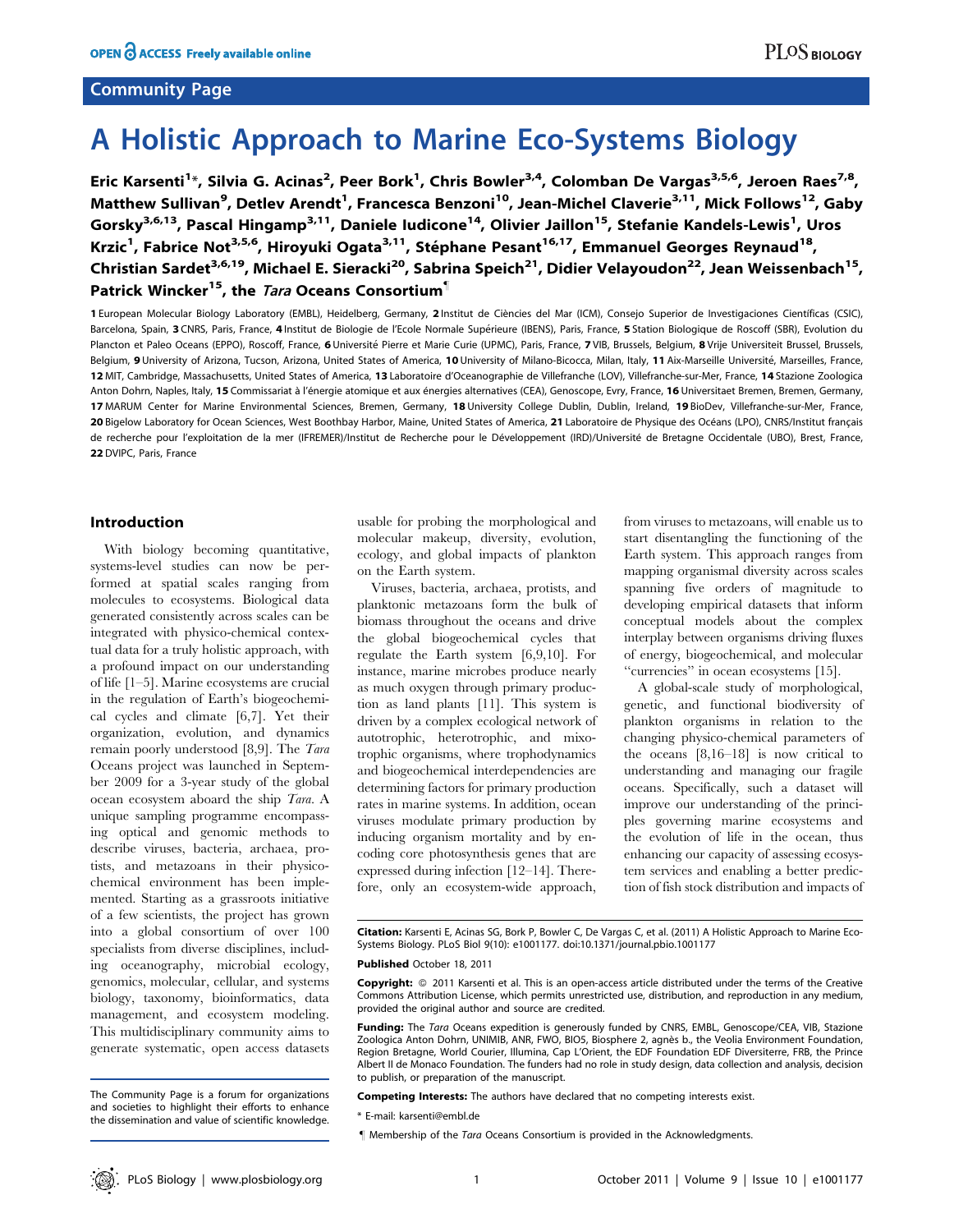global climate variations [19]. Planktonic organisms are also an enormous but largely untapped source [8,20] of bio-active compounds for the pharmaceutical, food, and cosmetics industries, as well as metabolic pathways that may provision our future energy needs [21]. In this context, the Tara Oceans consortium was founded, which embarked on a 3-year research cruise across the worlds' oceans.

Tara Oceans is not the first group to explore global ocean biodiversity. For example, previous global initiatives include satellite-based chlorophyll measurements, the Census of Marine Life, long-term observation sites, and arrays of remote sensors on floats that provide physical, chemical, and biological data [15]. Other global genomics studies have been launched, e.g., Global Ocean Sampling (GOS) expedition [22] and the Earth Microbiome [23] project, as well as integrative projects focusing on specific biomes (e.g., Malaspina, http://www.expedicion malaspina.es/). However, Tara Oceans takes such investigations one step further by integrating the genetic, morphological, and functional diversity in its environmental context at global ocean scale and at multiple depths (Figure 1), from viruses to fish larvae. While such a ''study it all'' approach is not novel (e.g., NSF Long Term Ecological Research sites), it has remained science fiction until technology and informatics became enabling. Now, high throughput sequencing, quantitative imaging methods, dedicated bio-informatics and modeling tools are poised to assess the complexity of the global ocean systems. To achieve such integration, Tara Oceans is driven by researchers with expertise in biological and physical oceanography, ecology, microbiology, systematics, molecular, cellular and systems biology, bioinformatics, data management, and modeling.





Figure 1. The Tara Oceans cruise. (A) Route of the Tara Oceans expedition. Sampling stations from surface to 1,000 m are carried out between ports of call guided by satellite data about the basin to sub-mesoscale structures. (B) Tara Oceans sampling sites in the Mozambique Channel and South Atlantic. The images show near real time sea surface height (SSH) from satellite. Each sampling station is indicated by a black diamond; those that are currently being targeted for priority studies are encircled by a white halo. The altimetry data is from September 16, 2011, when Tara was sampling inside an Agulhas ring. Several other rings are also apparent in the figure, as is the Malvinas Current off the Argentinean coast that injects cold Antarctic water into the resident waters. doi:10.1371/journal.pbio.1001177.g001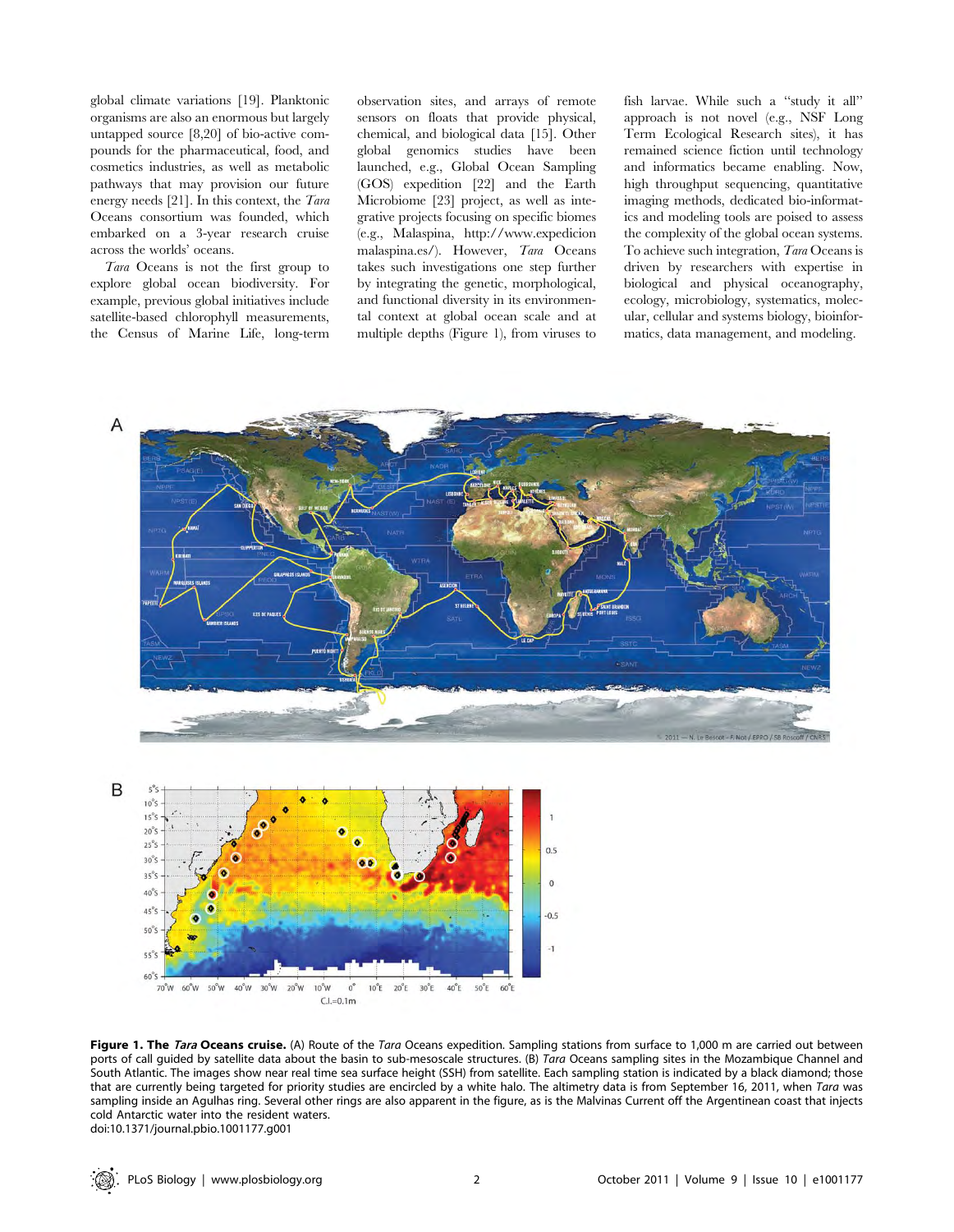Pragmatically, to accomplish such an ambitious goal, Tara Oceans consortium scientists have necessarily been intimately involved in every aspect of the expedition. This includes planning, preparation, and running of the on-board sampling protocols, as well as the development of sample analysis and bioinformatics pipelines, data management, and modeling projects. This involvement ensures a coherent worldwide data collection and analysis strategy, which is reinforced through regular workshops. The consortium has an open access policy concerning the data that will be made available to the scientific community as soon as possible after validation. Finally, a significant outreach effort is made to show life on board of Tara as well as translate results to the broader public (see http://oceans.taraexpeditions.org/ and http://www.planktonchronicles.org).

## The Expedition and Sampling Strategy

To collect and fractionate plankton communities on the basis of organism size, spanning five orders of magnitude (Figure 2A), the sampling combines traditional (Niskin bottles and plankton net tows) and novel methods (e.g., a gravitydriven plankton sieve and chemistry-based concentration of viruses [24]) that feed into analytical pipelines appropriate for each size class. These analyses range from immediate visualization and quantification on-board Tara with a diversity of imaging tools, to collection and preservation of samples for genomic and morphological analysis back on land.

Given the global nature of the expedition and spatial heterogeneity in the oceans, a concern is the ''snapshot'' sampling strategy employed here at a single time point and at relatively sparse stations relative to the global ocean, which represents the inherent challenge of global ocean studies. In Tara Oceans we leverage near real-time remote sensing and other data to locate oceanographically interesting features (e.g., eddies, fronts, upwellings) and strengthen ecosystem comparisons (Figures 1B and 2A). The vast ocean basins are relatively homogeneous on seasonal to decadal time scales, whereas smaller-scale systems are more dynamic. For example, the Agulhas leakage system (Figure 1B) transports water from the Indian to the Atlantic Ocean and across to South America leaving heterogeneous ocean features behind that persist for weeks to months [25]. The Agulhas system represents an ideal case for applying the Tara Oceans near real-time sampling strategy and downstream analysis pipeline to deeply characterize the biology of these ecosystems. Through systematic study of such heterogenous systems coupled to broader ''normal'' ocean sampling, we hope to unveil the rules that govern the structure and dynamics of ocean ecosystems and to extrapolate such local observations to develop basin-scale process models as predictive tools [26]. Undoubtedly, such measurements and predictions will provide a starting point for hypothesis testing by more focused, follow-up campaigns.

# The Tara Oceans Integrated Pipeline: Towards Eco-Systems Biology

The scientific programme of Tara Oceans requires an integrated pipeline that combines semi- or fully automated data acquisition methods, new bioinformatics tools, and standardized data organisation (Figure 2C). The high throughput imaging platform includes instruments tuned to organisms of particular size classes. They include (i) on-board and on-land flow cytometers to monitor virus particles, bacteria, and small protists, (ii) on-land digital and confocal microscopy for detailed 2D/3D imaging of cells within the  $5-20$ -µm range, (iii) on-board and onland FlowCams and ZooScans for quantitative recognition of organisms ranging from  $20 \mu m$  to a few cm, light sheet and confocal microscopes for 3D imaging, and (iv) on-land electron microscopes for detailed ultrastructural analyses of small protists and viruses. In parallel, we use high throughput sequencing methods to obtain both deep phylogenetic rDNA/ rRNA tag data and metagenomic and metatranscriptomic functional profiles from size fractions covering the entire plankton community from viruses to fish larvae (Figure 2B and 2C). To bring all these data together for analyses, we leverage recently developed, dedicated computational approaches [27]. In addition, Tara Oceans is archiving meteorological, oceanographic, biogeochemical, and plankton morphology data in the PANGAEA database (http://www.pangaea. de/), linking to larger European and international data infrastructures. Thus, Tara Oceans can visualize, quantify, and genetically characterize ocean biodiversity within entire plankton ecosystems, as well as find patterns across unprecedentedly comprehensive data types.

With such a powerful dataset and toolkit, we anticipate testing the predictions of biodiversity hotspots from stochastic modelling [28–31], as well as mapping functional gene ecology and activities throughout the world's oceans. This process has been initiated, predominantly for  $0.1-0.8$ -µm-sized surface ocean microbes, using data provided by the GOS expedition [22,27,32,33], but will be dramatically extended here by sampling throughout the water column, across organismal size scales and beyond metagenomic sequencing, tightly coupled to global oceanmodelling efforts.

These data will transform our ability to link species diversity and metabolic potential/activity to environmental conditions and ecosystem outputs and promises to lead to the discovery of emergent ecological principles (Figure 2C). They will allow a deeper understanding of biodiversity gradients within and among systems and contrasting environments. We also anticipate establishing rules governing the selforganization of organism networks (e.g., to address which types of viruses, bacteria, protists, and zooplankton live together in a given environment) [16,27], and develop predictions about how these rules and communities will be affected by a changing environment.

In summary, the Tara Oceans project leverages powerful new technologies and analytical tools to develop the first planetary-scale data collection effort that links biogeography with ecology, genetics, and morphology. Guided by the cross-disciplinary philosophy the pay-offs can be immense, considering the massive number of samples and data that have been collected, archived, and interconnected for scientific study, only half-way through the expedition. A lesson from this project is that, when it comes to addressing broad and complex issues of general interest to mankind, competition between scientists may not be the best model. The Tara Oceans project is a pioneering enterprise towards a truly worldwide, systems-level characterization of the largest and most fundamental ecosystem on our planet.

## Acknowledgments

We are keen to thank the commitment of the following people and sponsors who made this singular expedition possible: CNRS, EMBL, Genoscope/CEA, VIB, Stazione Zoologica Anton Dohrn, UNIMIB, ANR (projects PO-SEIDON, BIOMARKS, PROMETHEUS, and TARA-GIRUS), FWO, BIO5, Biosphere 2, agnès b., the Veolia Environment Foundation, Region Bretagne, World Courier, Illumina, Cap L'Orient, the EDF Foundation EDF Diversiterre, FRB, the Prince Albert II de Monaco Foundation, Etienne Bourgois, the Tara schooner and its captain and crew. Tara Oceans would not exist without the continuous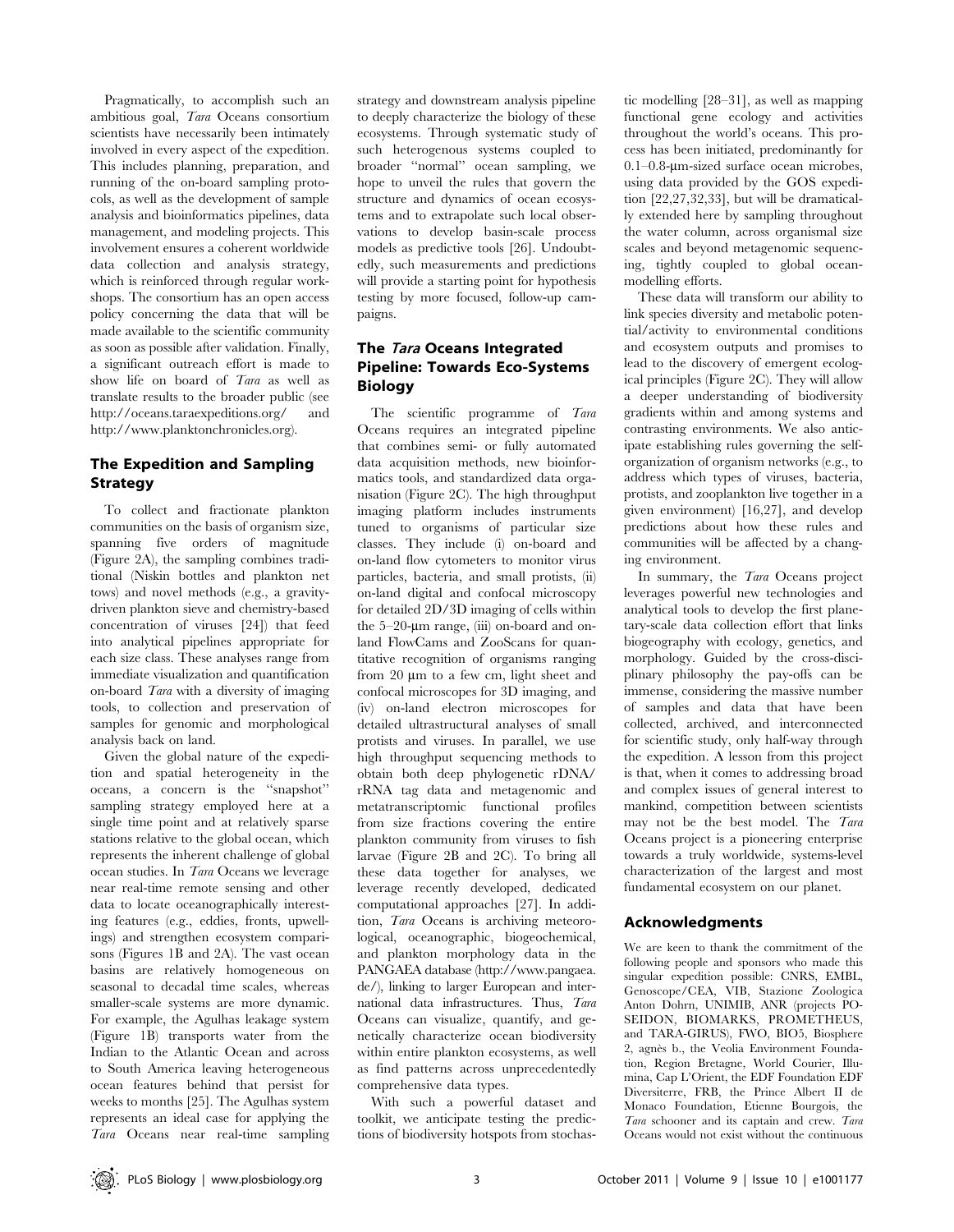



 $\mathsf{C}$ 

### Eco- Morpho- Genetic modeling



Figure 2. The Tara Oceans model. (A) Methods for sampling organisms by size classes and abundance. The blue background indicates the filtered volume required to obtain sufficient organism numbers for analysis. Actual volumes from which organisms are sampled are always recorded. (B) Methods for analyzing samples. Data on the right are from Tara Oceans sampling stations. (C) Models that will benefit from Tara Oceans data. High throughput genome sequencing and quantitative image analysis provide evolution, metabolic, and interaction data to build community metabolome maps, taxa/gene networks, and spatial ecosystem models. doi:10.1371/journal.pbio.1001177.g002